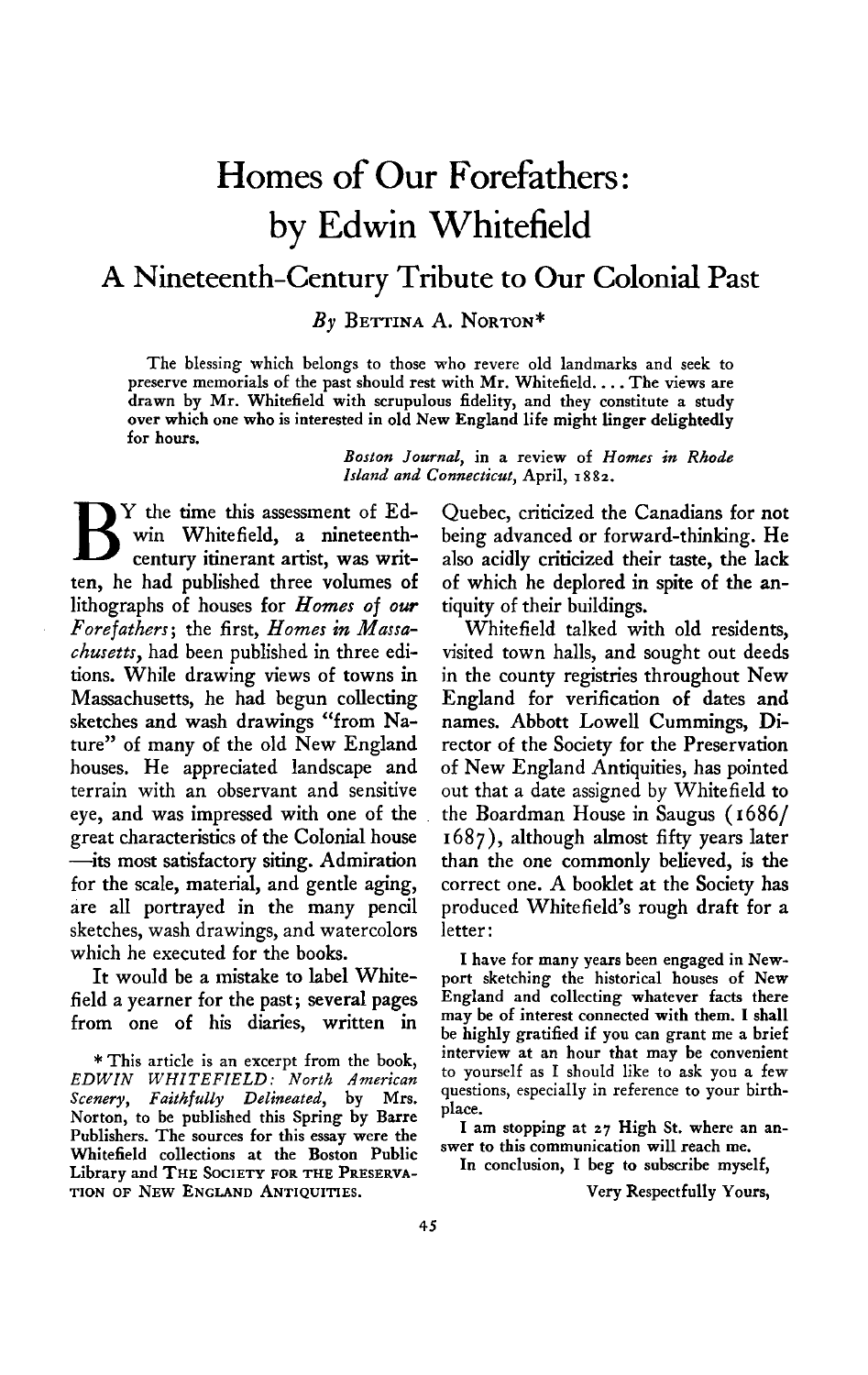**Both the Boston Public Library and the Society for the Preservation of New England Antiquities own many letters from owners of houses. The latter has the following:** 

**I return your sketch, with some changes in the L part. . . . You have got the lower windows in the end of the house as they should be. Neither of them should appear as a door. . . . The two chimnies on the main house have square caps over them, supported by bricks at the corners.. . . I believe this answers all your questions; but I am so interested in your-getting everything as it should be, that I hope you will ask further questions, if you have doubts how anything should be represented.** 

**Chs H. Bell** 

**I March, 1886** 

## **Mr. Bell sent another letter:**

**There is no door on the side of the L, although there was one when the photograph was taken. It is better not to put it in, as it did not belong to the original building.** 

**This letter shows one of Whitefield's routes to accuracy, but it also suggests that he occasionally worked from photographs. This was not general practice, however, as his letter of introduction indicates. Also, he has, in many sketchbooks, wash drawings of landscapes through which he traveled : "Piscataqua River 1 Schooner is going up Cochico R. to Dover" (the Maine-New Hampshire border) ; sketches of "The Common-South Royalston" and "Bennington, a branch of the Walloomac" (Vermont). There is one photograph reproduced in the volume, Homes in Maine, New Hampshire, and Vermont, published in 1886.** 

**Whitefield made many rough sketches in pencil. (Fig. I.) To some he added details with pen, to some, washes, and some, both. (Figs. 2 and 3.) Occasionally, the pen work was done with a thin watercolor line, sometimes red, as in the** 

**pleasing Drowne House, Barrington, Rhode Island. The pen would delineate the roof lines, the windowpanes, the doors; the more dramatic of his efforts have darkened panes. The rapidly executed line was always thin, delicate, and spidery, but not nervous, and the effect is of antiquity at rest.** 

**The finished drawings, ready for transfer to stone, are clearly and accurately drawn; often, blue lines heighten the important lines. Examples in the Boston Public Library collection are the Gray House, used as a British Hospital after the Battle of Bunker Hill; the Tremere House, built before 1674; the Hancock Inn, on Corn Street, built in I 634; the Green Dragon Inn, a meeting place during the Revolution but razed in 1828; and the Walds House, where the British Major Pitcairn died. All the streets in the North End are still there, populated from the beginnings of the twentieth century with Italian immigrants and their descendants. Almost none of the houses remain. Since most of the models fell to the early twentiethcentury tenement development, the drawings and lithographs are a valuable record. Although not suitable for restoration reference, yet they are more accurate than many picturesque etchings.** 

**Homes of our Forefathers in Boston, Old England, and Boston, New England, contains many of these historic Boston buildings. The Boston Journal wrote, on December 19, 1889:** 

**There are in all forty pictures of noteworthy**  old Boston buildings-houses, taverns, and **churches. Some of them stand in places where their antiquity is unsuspected and their history unknown. The interest of some of the places is enhanced by the fact that even since Mr. Whitefield began his work they have been pulled down to give place to more modern structures.. . we cannot easily exaggerate the service which Mr. Whitefield has rendered in preserving them.. . .**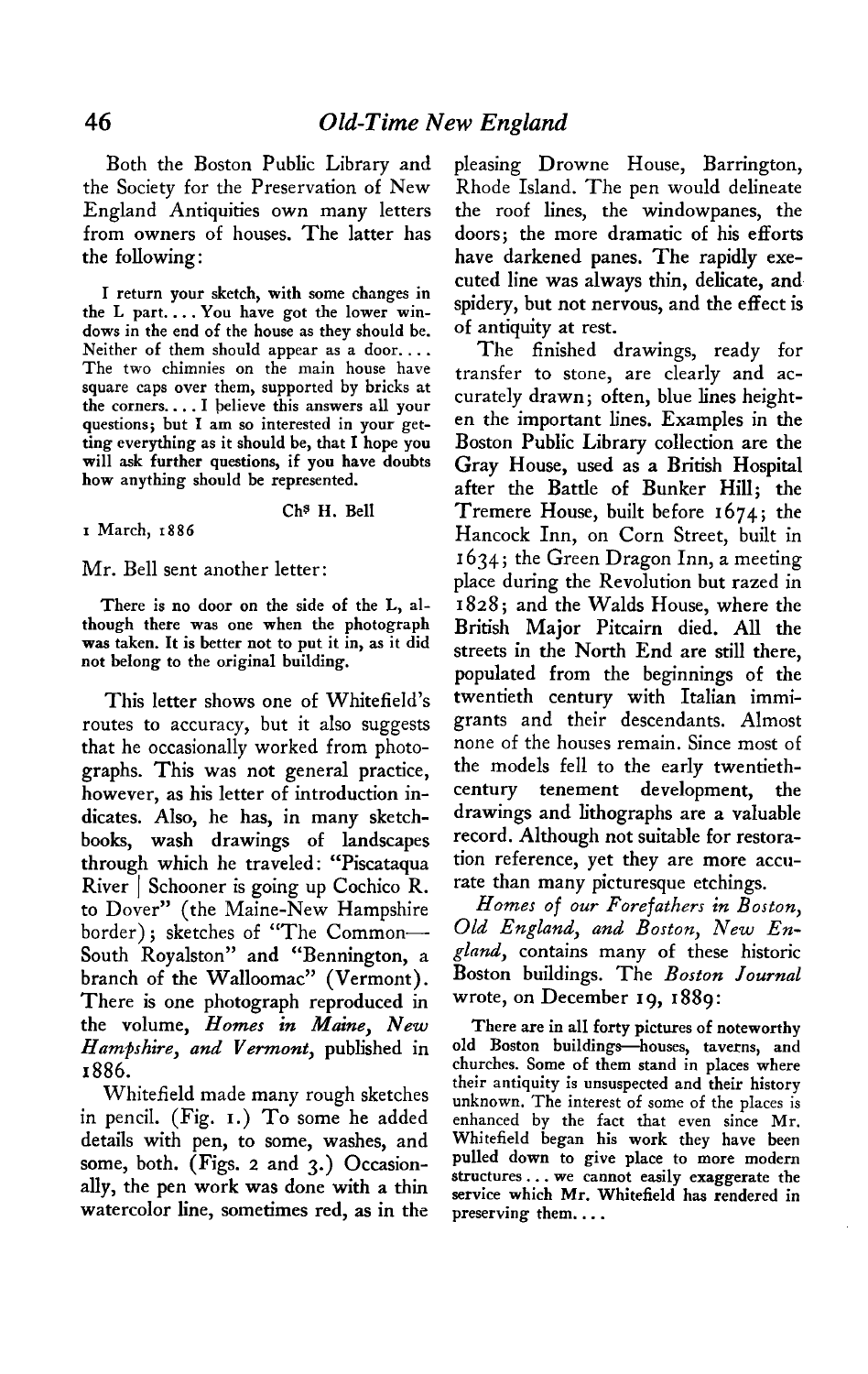

734 inches x 5 inches. Example of preliminary pencil sketch by Whitefield.<br>S.P.N.E.A. Collection.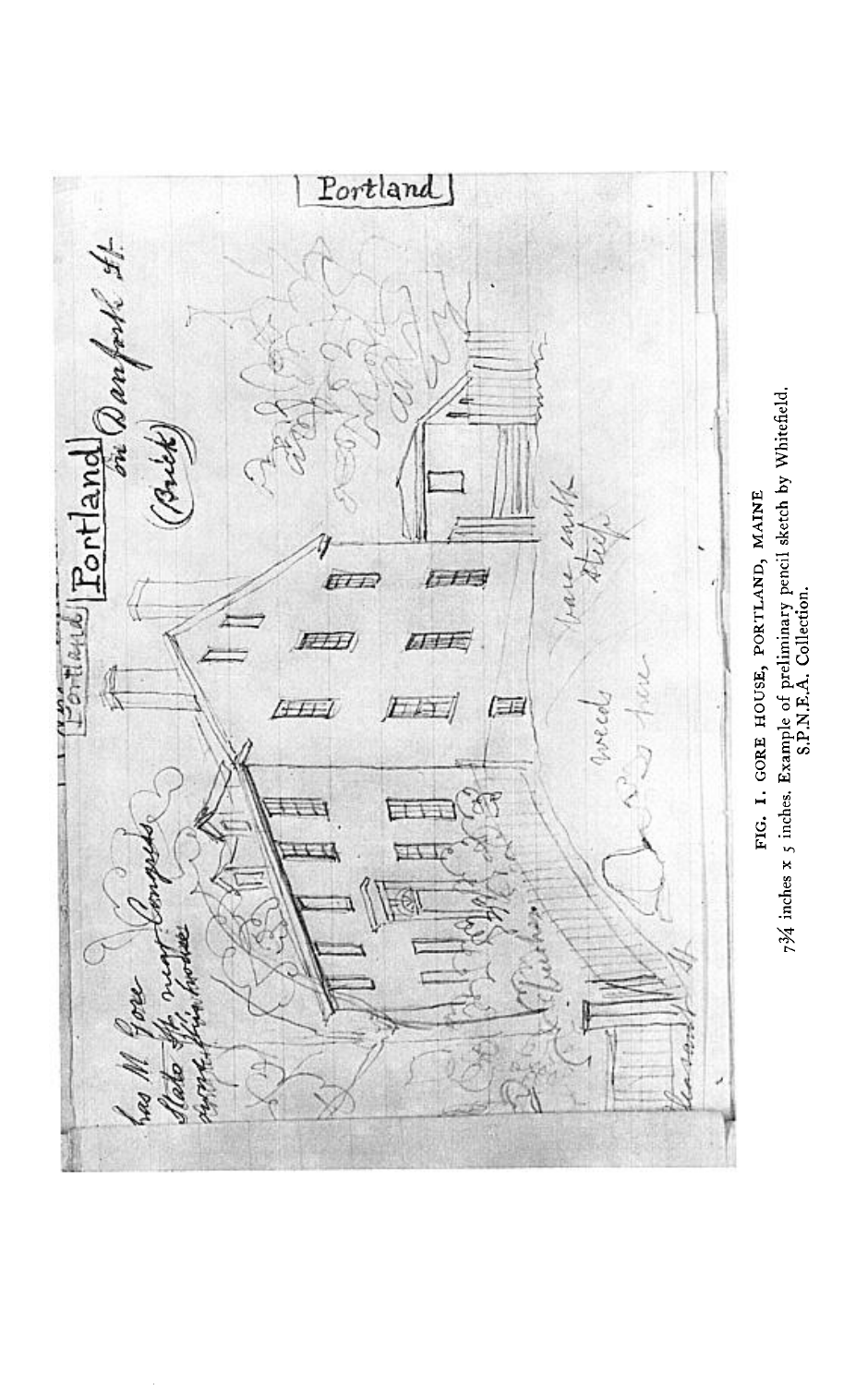

Owned by the S.P.N.E.A. East Street, Ipswich, Mass. Pencil, ink, and watercolor sketch by Whitefield showing typical notations about structure or its history. 7<sup>1</sup>/4 inches by 5 inches.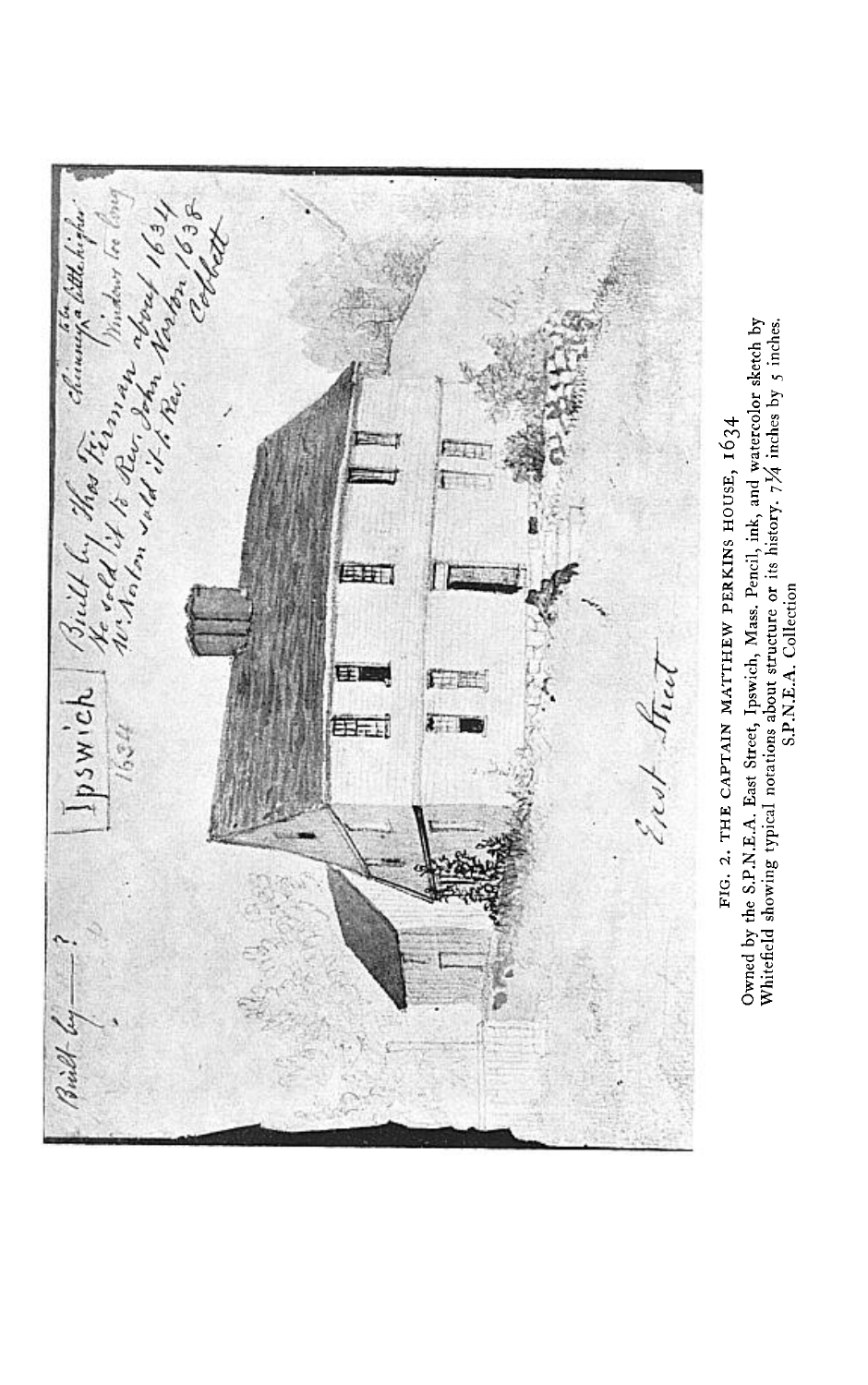The Preface to Volume I. Homes in Massachusetts, says,

The object of this book is to preserve and hand down to all future posterity representations of the Homes of Their Forefathers. From a variety of causes they are rapidly disappearing; and before long the places that now know them will know them no more. It has been a labor of love to the undersigned to collect these mementoes of the past, and his efforts have been ably seconded by many gentlemen to whom his thanks are hereby returned.... He has tried to do his work faithfully, and no liberties have been taken with the old buildings represented, or with their surroundings, merely for pictorial effect.

The Foreword to the new edition in 1802, "To Those Who Are Interested in the Early History of New England," is basically the same, with the addition:

Of these (800 sketches) he has published, in the five volumes thus far issued, about one-half that number, at a heavy expense to himself, without the least assistance from any person except what he has derived from the sale of these books, which have so far not equalled the outlays of one kind or another by upwards of nine thousand dollars.... This statement is made not by way of complaint but simply because it is a fact; and that the present and future generations may know under what circumstances this collection has been gathered together....

Both the wash drawings and the pen and pencil sketches are more charming than the finished lithographs. But the latter deserve more credit than was given them by Colonel Henry Lee, who showed Massachusetts Historical Societv the copies of Whitefield's Homes of our Forefathers and a book of etchings of old buildings in Boston by Tolman, "and remarked that both these books possessed considerable interest and value, and the latter had also some artistic merit."<sup>1</sup>

<sup>1</sup> Massachusetts Historical Society, Proceedings of the, Vol. XIX, Boston, 1882.

Whitefield's comments in the Foreword, edging on the ill-tempered, and the Colonel's evaluation, are facets of the same problem. As documents of the past, his books are valid. As the impetus to historic preservation, they were unquestionably highly important. As wash drawings, they are colorful and engaging. But as lithographs they are relatively lifeless. This is not so with the first volumes, on Massachusetts houses, but very much the case with the more commercial production of the volume devoted to Maine, New Hampshire, and Vermont, which forsook the Gothic lettering on stone for the block letterpress, and a more picturesque rendering for a quicker, more abbreviated one. A great deal of the problem is with the tintstones, which are drab.

More attention was devoted to the There Massachusetts volumes. were three editions, the 1879 subscriber's copy, the 1879 (evidently) second edition, and the 1880 third edition.<sup>2</sup> All the lettering was done on the stone. Above each picture, in Gothic letters, appears the name of the town in which the house was situated. Below is the name of the house, and a short description. Forty-three views are common to the first two editions. The 1880 edition is not consistent: the copy in the Houghton Library at Harvard University, Cambridge, Massachusetts, contains six pages of sixteen pictures, not contained in the copy at the Society for the Preservation of New England Antiquities, and ten in the latter's version are not in the Houghton copy. However, the twenty-three found in all three editions are in the Harvard copy, though in different order.

<sup>2</sup> THE SOCIETY FOR THE PRESERVATION OF NEW ENGLAND ANTIQUITIES owns all three editions as well as others in the Homes of Our Forefathers series published by Whitefield.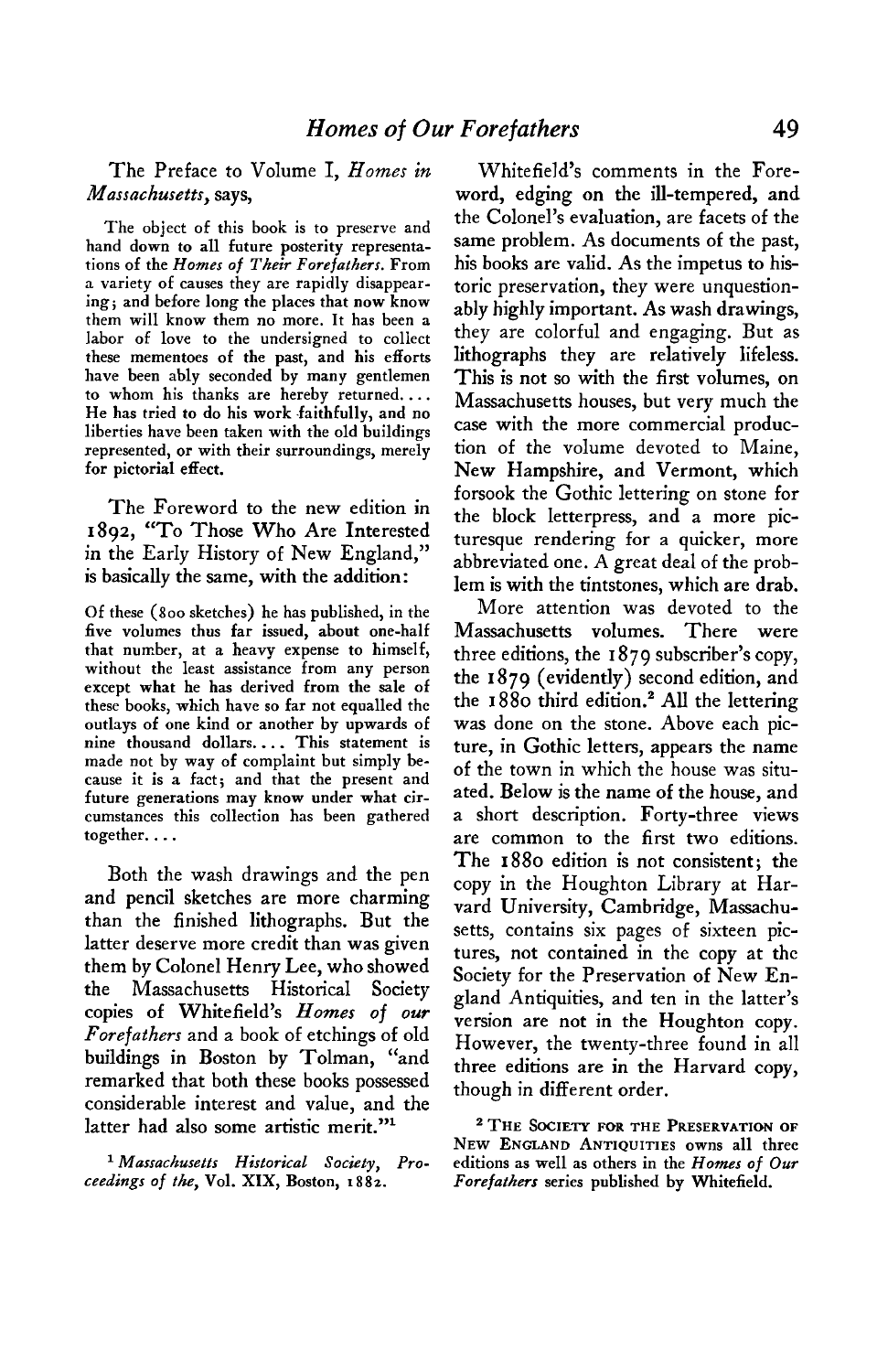

Pencil, ink, and watercolor sketch by Whitefield. 91/2 inches x 53/4 inches.<br>S.P.N.E.A. Collection. FIG. 3. THE GOIT HOUSE, 1702, ROCKPORT, MASSACHUSETTS